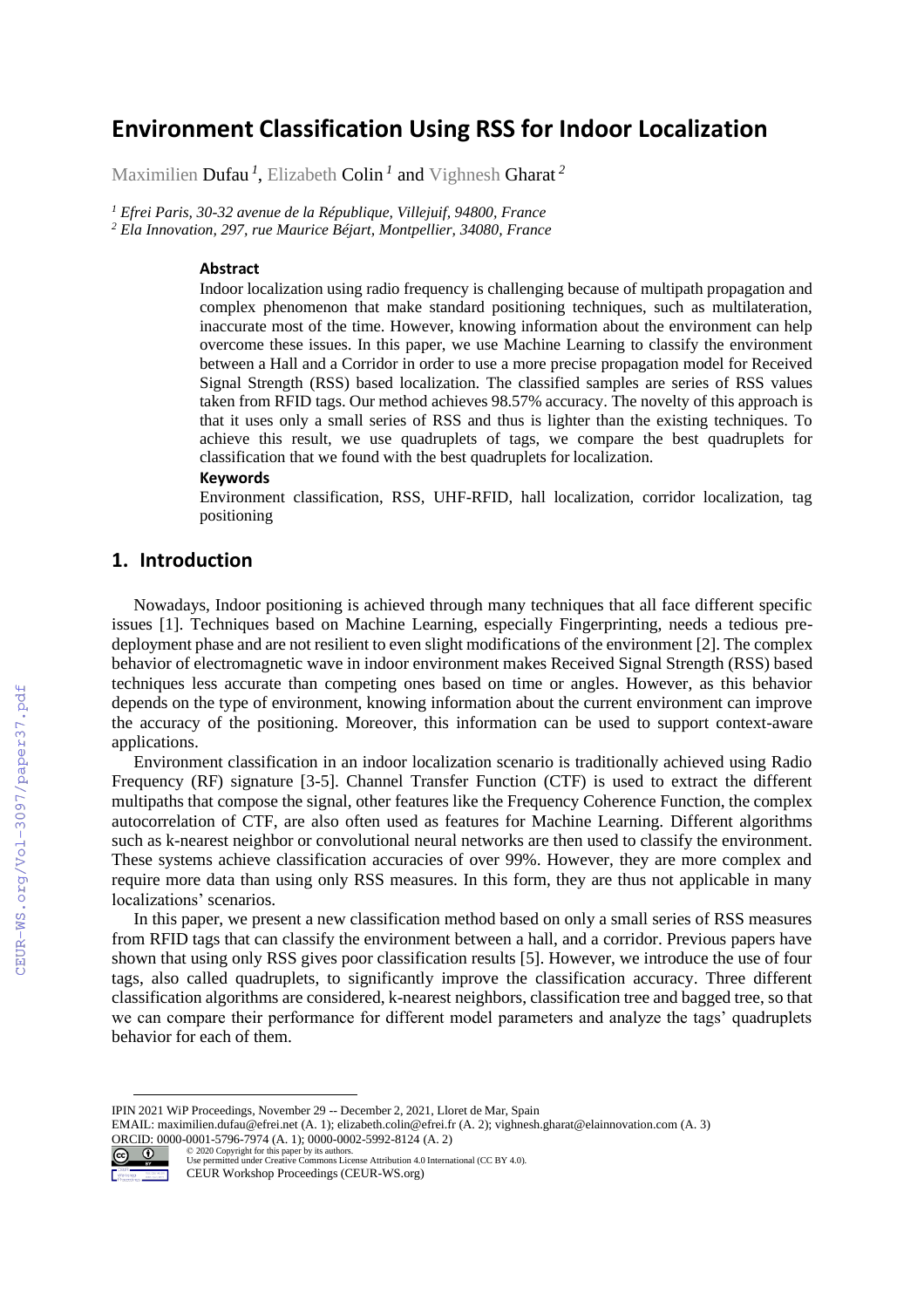In the end, our solution is easier to apply than the previous ones in a practical scenario. It can be added to existing RSS based location systems with little effort to improve its accuracy as it allows using a specific propagation model for each environment.

We also discuss the best positioning of tags for classification purposes and compare it with the best positioning for localization that was found in [6-8].

This paper is organized as follows, section 2 presents the classified environments and the measures. The classification methods with a single tag and quadruplets are presented in section 3. In section 4 we discuss the best tags' quadruplets characteristics, and we compare them with the best quadruplets for localization. We conclude in section 5 with a discussion of the presented results and future work.

# **2. Measures & context**

#### **2.1. Environments**

Experiments are performed in a hall of approximatively 205 square meters, and in a corridor of dimensions 30 m x 2 m, which can be seen in Fig. 1. Tags are alternatively placed at a 1.3 meter and a 2.1 meters height. Both environments are meshed with sixty active RFID tags.

We needed to verify that the measurements taken in the narrowest part of the hall were sufficiently different from the ones in the corridor to be labeled as hall measurement. Indeed the dimensions of these parts were similar. We used k-means and hierachical clustering to do so, with the conclusion that the natural labelling of the data was indeed the best one.

#### **2.2. RFID equipment**

For this work we used active UHF-RFID tags at 433 MHz band. The tags can be detected from as far as 20 meters in an indoor environment. A bidirectional traffic detection RFID reader, having two  $\frac{1}{4}$ wave antennas separated by 10.0 cm, is considered for the experiment. RS232 connector is used to connect the reader to the computer. The tag model "Coin ID" and reader model "UTP Diff 2", used for this work are from RFID manufacturer Ela Innovation [9]. The reader provides an 8-bits RSSI (RSS Information) corresponding to the received power as shown in (1). The higher the RSSI, the lower power.

$$
P_{dBm} = 30.84 - 0.632 * RSSI \qquad (1)
$$

Where  $P_{dBm}$  is the received power in dBm. *RSSI* is the received signal strength in decimal.

### **2.3. Measurements**

The measurements that we will be considering here are similar to the ones presented in [6-8]. The RFID reader is used to read RSS coming from sixty active tags. At a given position, 2x60 RSS acquisitions are realized, one for each tag for the two antennas. Multiple series of measurements are



**Figure 1**: a) Tags' placement in the Hall, b) Tags' placement in the Corridor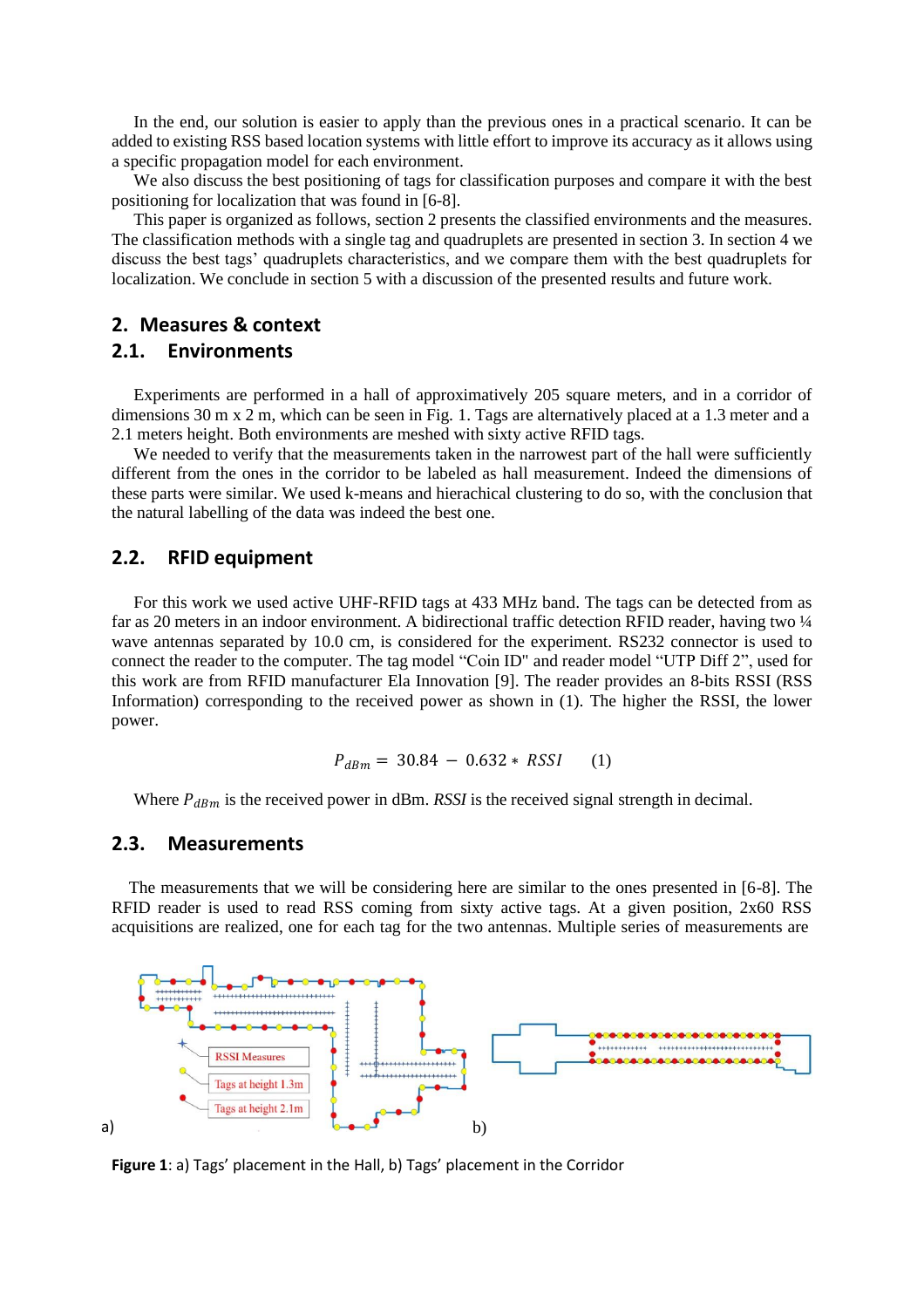taken, separated by 30 cm each and there has been no passing in both environments during the measures' collection. The measures were done at reference positions as can be seen on Fig.1.

# **2.4. Scenario and data sample**

Our baseline scenario is the one of a moving agent only able to record Signal Strength at regular intervals, e.g. a robot or a pedestrian carrying a smartphone and walking in an indoor environment. The relative distance between successive RSS measures needs to be the same for each sample, in order for them to always describe the same type of information.

In a practical use scenario this can be achieved using dead reckoning or with the help of an accelerometer for example. However, these kinds of techniques are only suitable for a few steps and quickly become inaccurate due to sensor drift [10]. Thus, we must consider that we cannot guarantee an accurate relative position for measurements taken over large distances.

Moreover, reducing the amount of data for each sample implies less calculation and energy consumption. Considering that our solution aim to be used for real time localization on embedded systems these parameters are important to consider.

Therefore, for optimization and accuracy reasons, our classification method needs to use the less possible data. Moreover, each samples' measures are related to a single tag.

The samples we use for Machine Learning are therefore series of 2x6 RSS measures taken along a line, as shown in Fig. 2. Distance between antennas is 10 cm, six measures separated by 30.0 cm approximately correspond to at least two measures per wavelength at 433 MHz, which gives a good compromise between a reduced data set and the amount of information. We used a total of 1200 samples distributed as follow, 70% for the training set and 30% for the test set. We used oversampling to balance the quantity of samples between the hall and the corridor.



**Figure 2:** A typical sample data used for Machine Learning

# **3. Environment Classification**

#### **3.1. Features and results of single tag classification**

To classify the two considered environments (hall and corridor), we established a set of features that describe our samples and discriminate them efficiently. We extracted mean, max, min, root mean square and other classical statistics functions of our measures set. We also extracted two subsets of data: the difference between the two antennas at a given position and the difference between two pairs of adjacent measures. The same statistics functions are applied for these two subsets. This allows the algorithms to take into account the sudden RSS variations that are characteristic of the multipath and of the fading of this kind of environments. A total of 14 features were extracted for each data sample.

Three algorithms' results are compared in Table 1. The best classification accuracy is achieved with the Classification Tree algorithm (82% of prediction accuracy). However, this system only considers the data coming from one tag, we improve it in subsection 3.2 by considering multiple tags for classification.

One important information to notice is that we do not use tags' ID information to perform the classification, even though it could contain useful clues about the environment. As said in section 2.2, our tags have a 20 meters range, which means a single tag's signal can be received in many different rooms. Moreover, using ID information would require an additional pre-deployment step. Thus, we decided not to take this information into account in this first iteration of our solution. However, when deployed as a practical solution, ID information could indeed be useful to perform sanity check on the model output.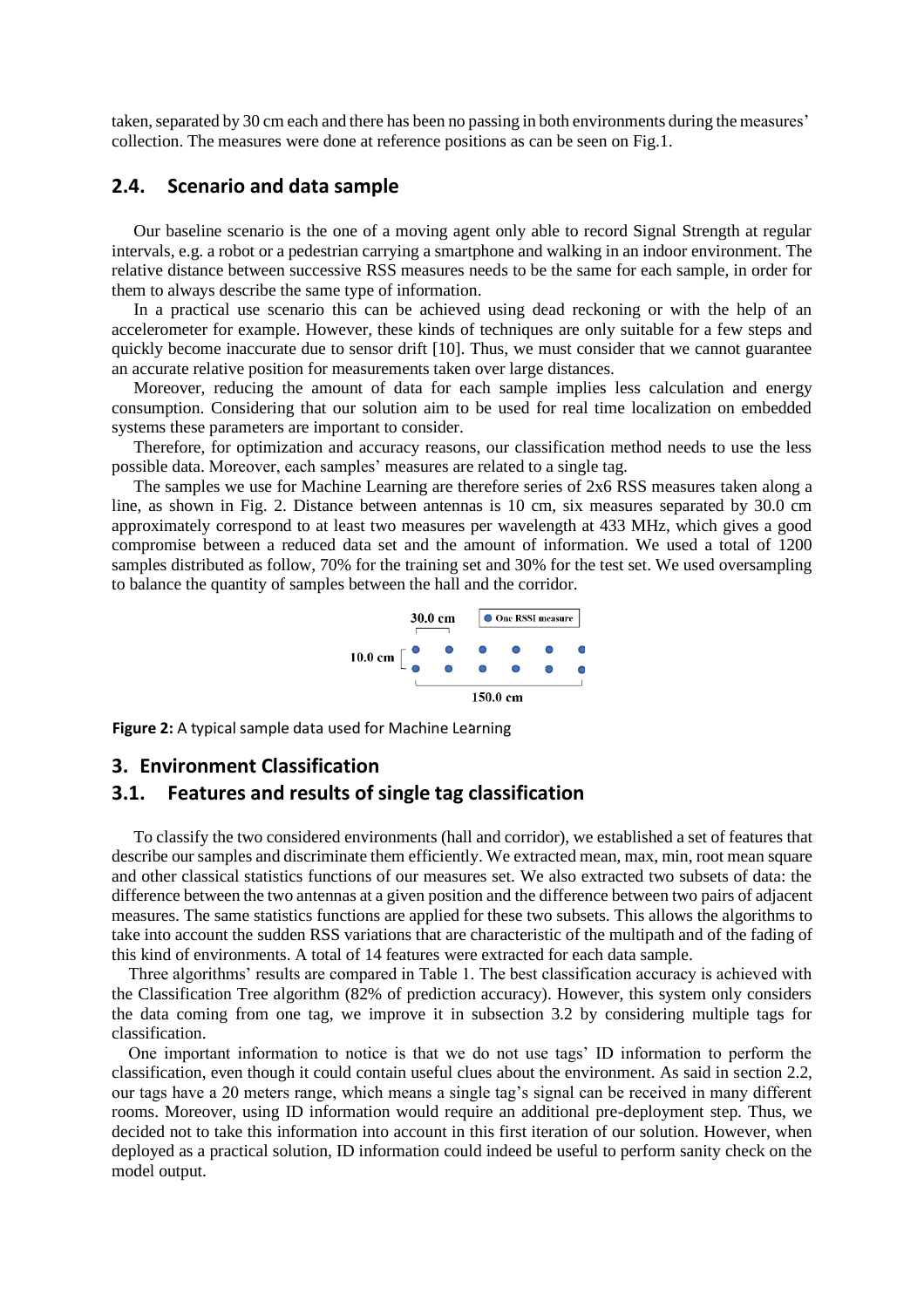| Table 1                               |
|---------------------------------------|
| Prediction accuracy for three methods |

| Methods  | k-NN    | Classification Tree | Bagged Tree |  |
|----------|---------|---------------------|-------------|--|
| Accuracy | 75.32 % | 82.28%              | 79.75 %     |  |
|          |         |                     |             |  |

# **3.2. Using quadruplets of tags to improve performance**

As our classification method will be used in a localization scenario using multilateration with RSS, we can assume that at least four tags will always be available for this purpose. Thus, we built a classification method that considers the output of our previous algorithms for quadruplets. We choose the new classification output by majority voting. With 60 tags there are 487635 possible quadruplets, the accuracy of our method mainly depends on the choice of goods quadruplets. Therefore, different selection criteria were considered to assess the quadruplet efficiency.

As shown in Table 2, choosing randomly from available tags does not significantly improve the classification accuracy, in some cases it even degrades it compared to single tag classification (82% for the best single tag classification). On the one hand, choosing the four tags that have the lowest mean RSS gives good results (higher than 85%) and on the contrary selecting tags with the highest mean considerably weakens the model (less than 70%). Indeed, high RSS value from a tag tends to indicate that the tag is close and therefore that the dominant path is generally the line-of-sight path, which is the same in all environments, contrary to the multipaths that depend on the environment geometry, building materials, etc. Therefore, as a high RSS value generally implies that the line-of-sight path is dominant in the signal, it means that the considered sample does not contain a lot of environment-related information, which weakens the classification accuracy. On the other hand, signal from tags that are too far are strongly attenuated and the signal strength is around the noise floor level, making it not suitable for classification. Selecting the tags that are closest to the 35<sup>th</sup>-percentile allows to find a good trade-off between strength of the signal and a sufficient distance between the sensor and the quadruplets tags. It gives very satisfying results, from 91.43% with Bagged Trees algorithm to 98.57% with k-NN algorithm.

#### **Table 2**

Prediction accuracy for different quadruplets selection methods

|                                   | k-NN    | <b>Classification Tree</b> | <b>Bagged Tree</b> |
|-----------------------------------|---------|----------------------------|--------------------|
| Random                            | 73.25 % | 77.33 %                    | 83.22 %            |
| Maximum mean                      | 35.71 % | 45.71%                     | 68.57 %            |
| Minimum mean                      | 92.86%  | 88.57%                     | 85.71 %            |
| 35 <sup>th</sup> -percentile mean | 98.57%  | 94.29%                     | 91.43 %            |

**Bagged Tree**



**Figure 3:** Confusion matrix with minimum mean selected quadruplets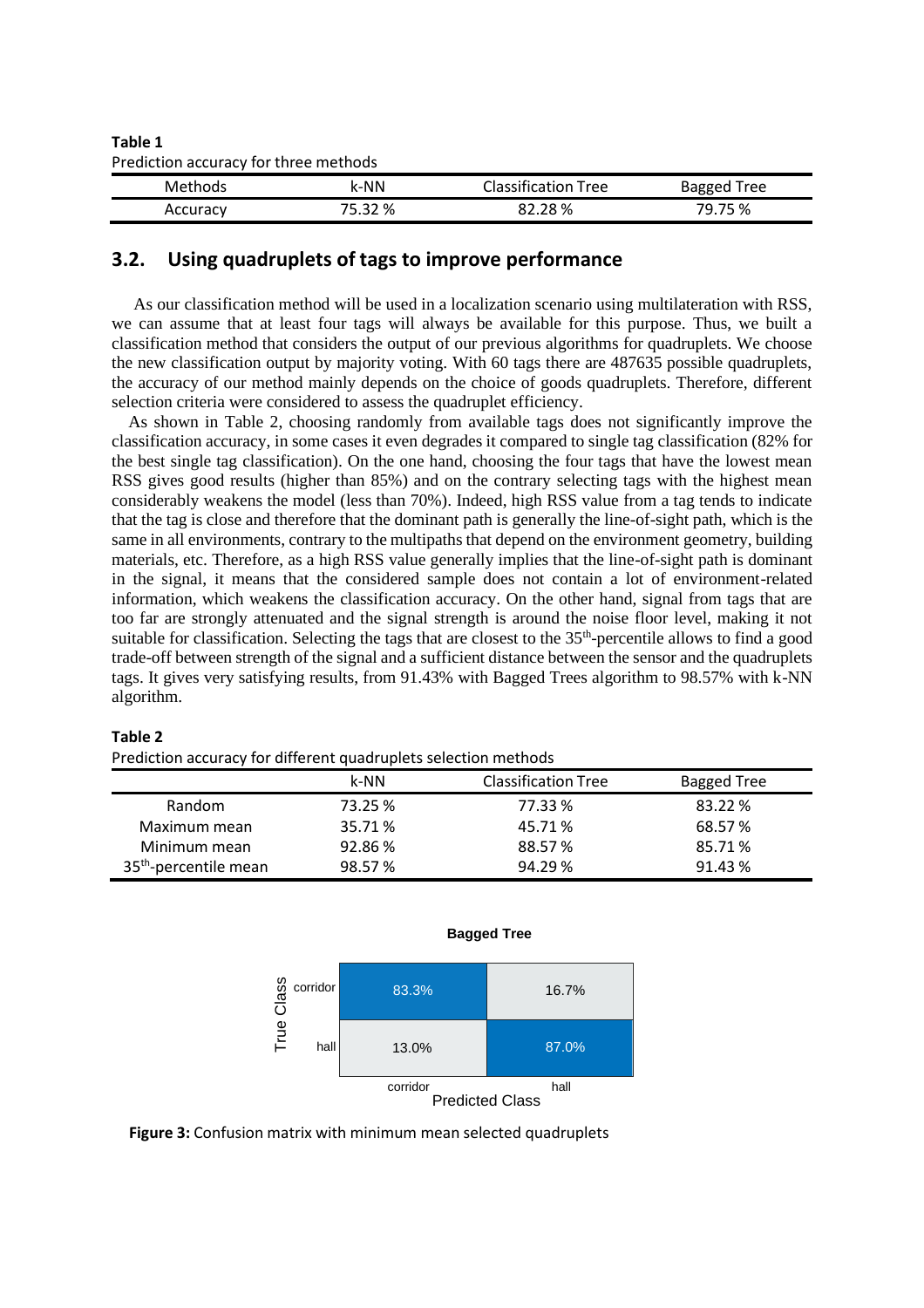#### **4. Describing best classification quadruplets**

In this paper we meshed both environments with sixty tags. However, this high density is not desirable in a practical usage scenario due to the cost of the tags as well as interference issues that reduce the tags' signal range. Therefore, we need to identify the optimal placement of tags, i.e. the tags' quadruplets that give the best classification results, to reduce their number. This is the subject of this section.

### **4.1. Best quadruplets for classification**

We take two criteria to rank quadruplets. Firstly their accuracy (acc), i.e. the ratio of correct classifications. Secondly their visibility (vis), i.e. the number of samples they are able to classify within the test set. The visibility notion is important because a high accuracy on very few samples is not statistically significant. For example, a quadruplet that has an accuracy of 100% on only two of the test set samples will be ranked lower than a quadruplet that has an accuracy of 95% on thirty test set samples. We thus define the following score to rank quadruplets :

$$
rankScore = (acc - C) * log(vis) * e^{acc-1}
$$
 (2)

Where *acc* is the accuracy, *vis* the visibility and *C* a threshold used to set below 0 the rankScore of quadruplets that have a very low accuracy. It was set to 0.4 for this article's analysis so that the scores of quadruplets that achieve less than 40% classification accuracy are negative.

# **4.1.1. Best quadruplets in the corridor**

The three best quadruplets for classification in the corridor environment for each mentioned algorithm appear on Fig. 4. They are very similar. They all share:

- A triangle shape, moreover, the angles that are adjacent to the side with three tags are always both acute.
- Two very close tags.

One noticeable point is that the corridor is symmetric whereas the best quadruplet layouts are not. This could be explained by an electromagnetic disturbance that is not caused by the corridor geometry, e.g. a particularly important presence of ferro-magnetic materials in a wall.

| K-Nearest Neighbors Classification Tree | <b>Bagged Tree</b> |
|-----------------------------------------|--------------------|
|                                         |                    |
|                                         |                    |
|                                         |                    |

**Figure 4:** Best quadruplets in the corridor environment

# **4.1.2. Best quadruplets in the hall**

Best Quadruplets in the hall environment appear on Fig. 5. The best quadruplets are not strictly identical for each algorithm; however, they share common characteristics which are: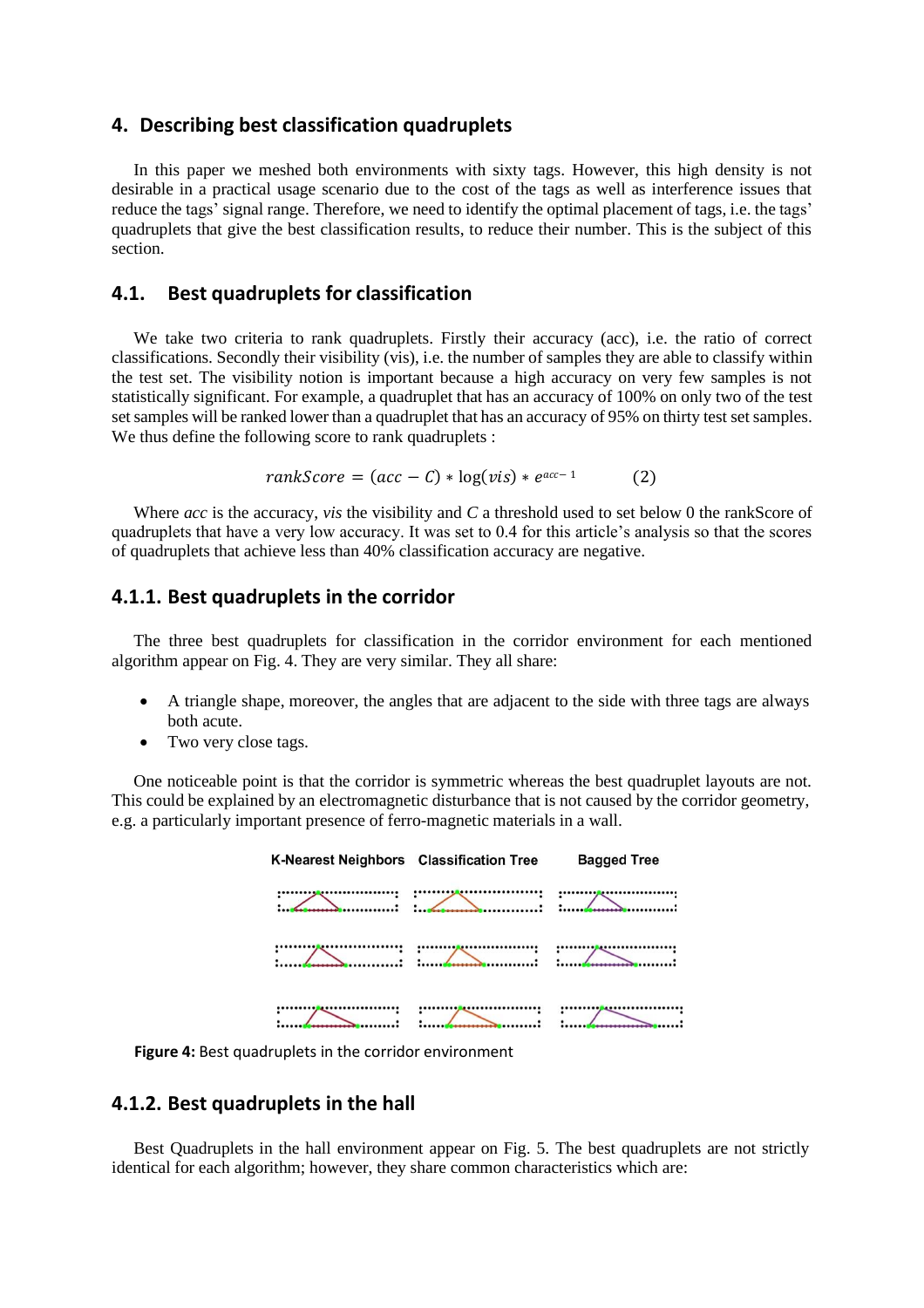- Omniscience, i.e., at least one tag has a direct line-of-sight for the whole hall.
- Alignment, i.e. three tags always approximately share a common straight line. Just like in the corridor, hall quadruplets have a triangular shape and two tags at least are close to each other.



**Figure 5:** Best quadruplets in the hall environment

Moreover, there is no significant correlation between the length of the quadruplets' maximal diagonal and their rankScore, however best tags, i.e. the top 20% of rankScore values, tend to be clustered closely with a span of around 14.56 m long, as shown in Fig. 6.

## **4.2. Best quadruplets for classification vs best quadruplets for localization**

In [7-9] best tags' quadruplets for localization in both environments were analyzed. We compared their characteristics with the ones we identified above. A priori, good positioning quadruplets must differ from good classification quadruplets because they need opposite signal characteristics. The first ones require the less possible multipaths whereas the second ones need these multipaths to identify the environment.

According to [8], quadruplets positioned on the extremity of the corridor achieve better positioning accuracy. We observe an opposite behavior with quadruplets for classification in the corridor. Indeed, they are centered with respect to the corridor. On the other hand, [8] points out the importance of having two close tags out of the four quadruplet's tags, which is similar to our results. According to [7], the closer the quadruplets' tags are from the sample, the better the positioning accuracy is. However, we found that for classification the tags need to be not too close from the sample position.

Best quadruplets for positioning in the hall described in [6] share the alignment characteristic we identified for classification's quadruplets. However, the average span of the positioning quadruplets is much greater than the classification ones.



**Figure 6:** Quadruplets Span against rankScore